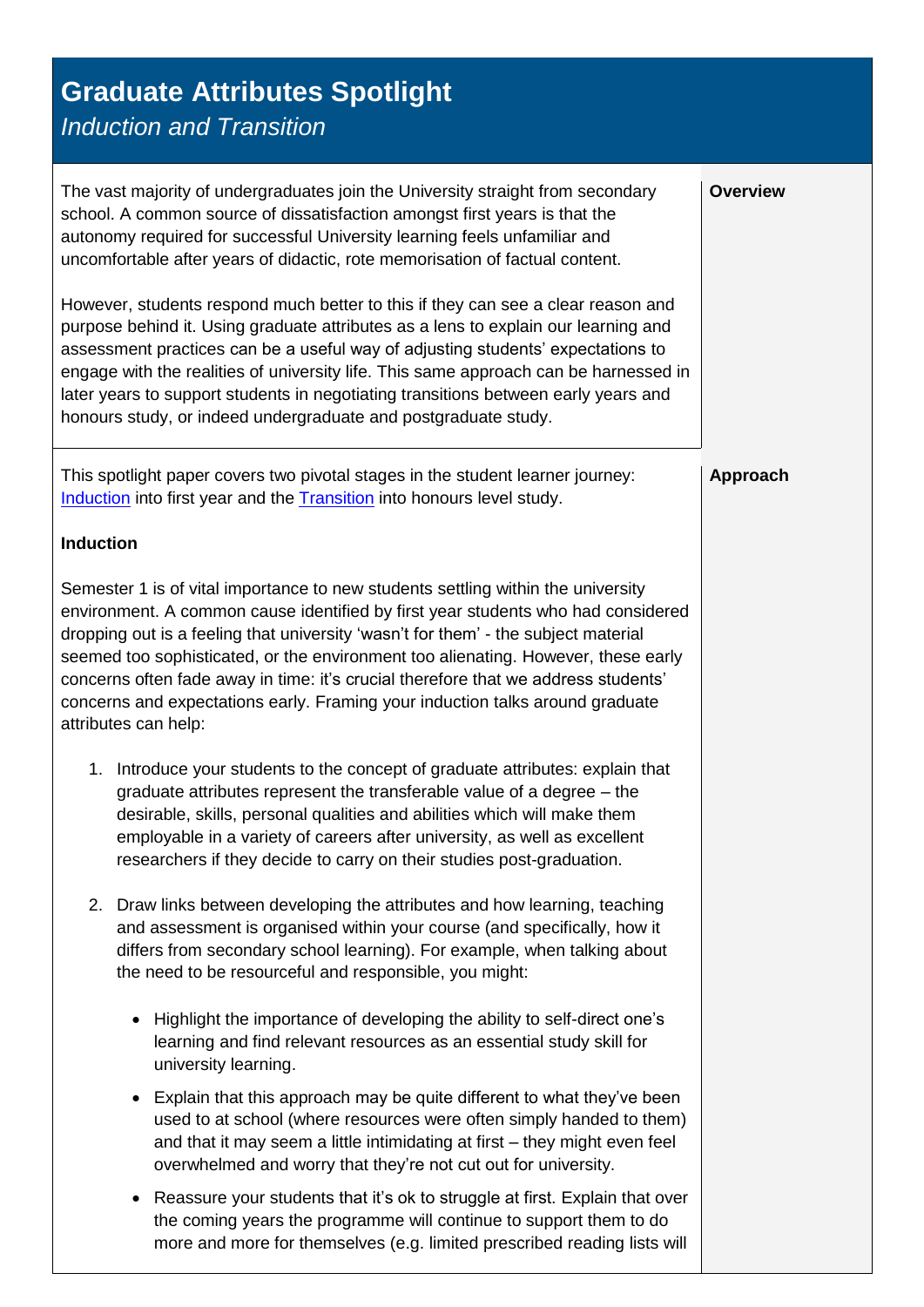be replaced with more general bibliographies etc).

 Help them to understand **why** – explain how this will not only make them a better student, but give examples of how the attribute is useful within the world of work too (e.g. employers want staff who can work independently and get on with the job, take initiative) and that these sophisticated attributes are why graduates are highly employable.

Above all, remember to stress that they're not alone. Everyone will feel their abilities being tested to some degree at first – they should feel challenged, but not out of their depth. Make sure to point students to useful resources on campus – their lecturers and tutors, subject librarians, the Student Learning Service, the SRC Advice Centre and any relevant online exercises.

## <span id="page-1-0"></span>**Transition**

The challenges involved in moving between second year and junior honours study can be just as disorientating for students as first year induction, particularly as the progression involves a narrowing of professional identity in many cases – moving from multiple subjects to a single speciality. You may wish to consider adapting the following model for a junior honours induction programme:

- I. Hold a more in-depth form of the induction talk outlined above towards the end of the second year to attract students to study within your discipline. Give greater emphasis to your graduates' employability – bring in information about the more specific opportunities that your specialisation opens up through alumni destination data (you may wish to involve alumni in teaching).
- II. Bring groups of final year students and intending-honours students together in a tutor-facilitated peer-assisted learning (PAL) discussion forum. Use the tutors to prompt initial discussion with topics such as:
	- What experiences have been most significant for your development of graduate attributes in the last two years?
	- What challenges did you encounter in the move from second year to junior honours?
	- What advice would you give the new honours cohort to ensure they succeed in their studies?
	- What advice would you give to them to ensure that they make the most of their remaining time at the University?
	- III. Capture the key points with a plenary summary discussion. Identify the most important actions that the second year students should take to prepare themselves for honours study over the summer break.

Done correctly, this model for supporting honours transition should have benefits for both your second year and final year students:

- 1. The enthusiasm of your honours students will engage uncertain second year students who have not yet committed to studying within your discipline
- 2. All second year students will benefit from the advice of their experienced peers, better preparing them for the demands of honours level study
- 3. The process should enable your final year students to reflect back on their